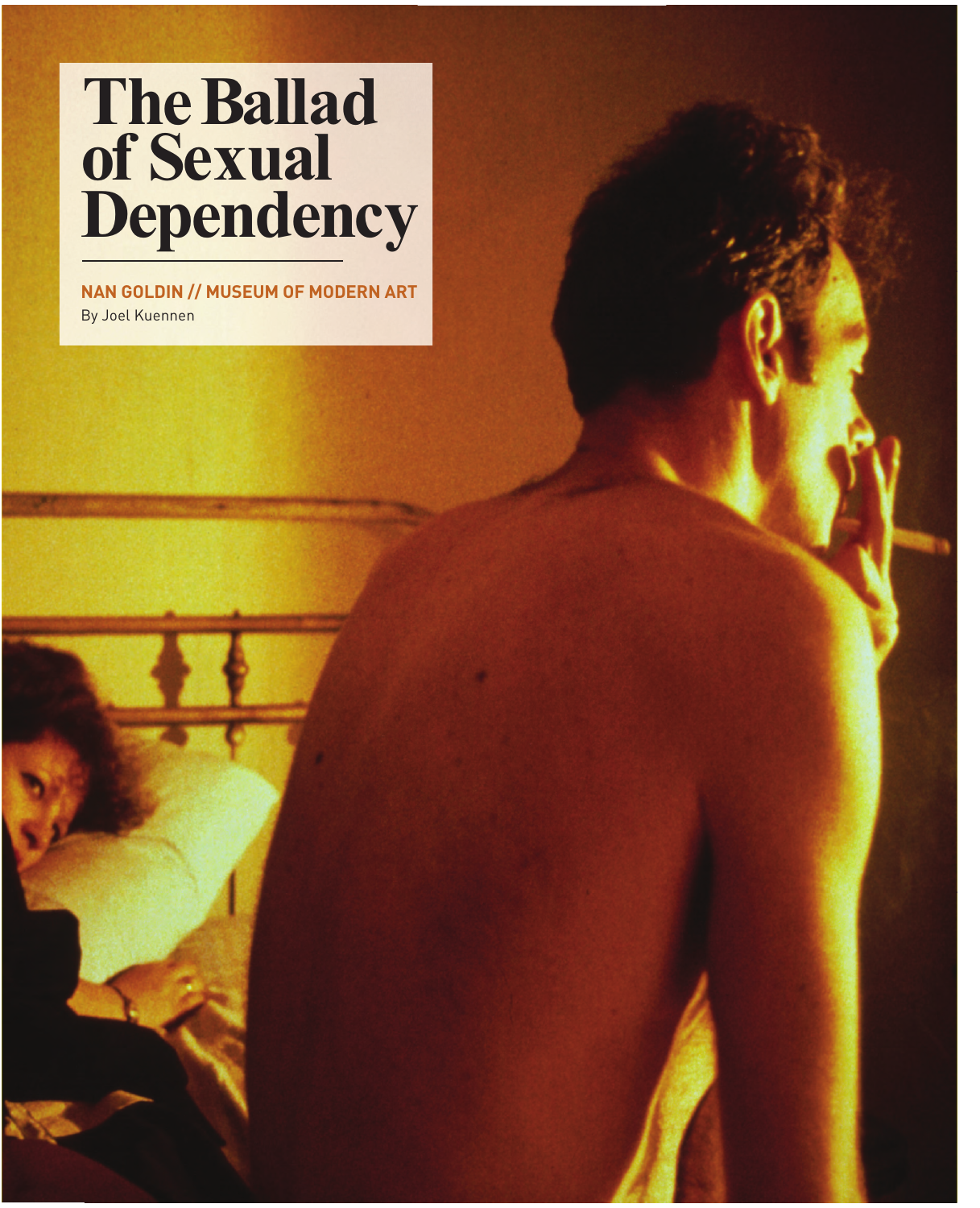# **DirtyWork:**

**THERE'S ONE THING YOU MUST FINALLY REALIZE NO MATTER HOW YOU TRY TO TWIST AND TURN IT FIRST COMES THE GRUB AND THEN YOU CAN MORALIZE THERE MUST FIRST BE A CHANCE FOR NOW ALL POORLY FED TO GET THEIR SLICE OF LIFE'S GREAT LOAF OF BREAD.**

# **HOW DOES A MAN SURVIVE? BY DAILY CHEATING… [REPEAT]**

**MISTREATING, BEATING OTHERS SPITTING IN THEIR FACE ONLY THAT MAN SURVIVES WHO IS ABLE TO FORGET THAT HE IS A MEMBER OF THE HUMAN RACE.**

**THIS TRUTH YOU CANNOT SHIRK MAN LIVES EXCLUSIVELY BY DIRTY WORK.1**

The self is the first refuge in an unjust world. At age eleven, Nan Goldin's eighteen-year-old sister committed suicide on the rails of a DC commuter line. Her family shattered, Nan was enrolled and expelled from school to school until a camera gave her a voice and she began to collect a new family. Goldin's *The Ballad of Sexual Dependency* (1985), a now iconic piece of work from the grit and grime of 1980s New York, depicts this family. *Ballad* is technically a series of 700 snapshots set to music; without the museum setting, one can imagine sitting with friends and family to watch a vacation slideshow. There's a familiarity to the format: comfort, intimacy. The images, though lit harshly and depicting a raucous reality, in format and care depict a tight family of characters**<sup>2</sup>** . Their memories of love, joy, loss, pain, tragedy and death float like specters in the projector light. —



[ **NAN GOLDIN // MUSEUM OF MODERN ART** | 23 ]